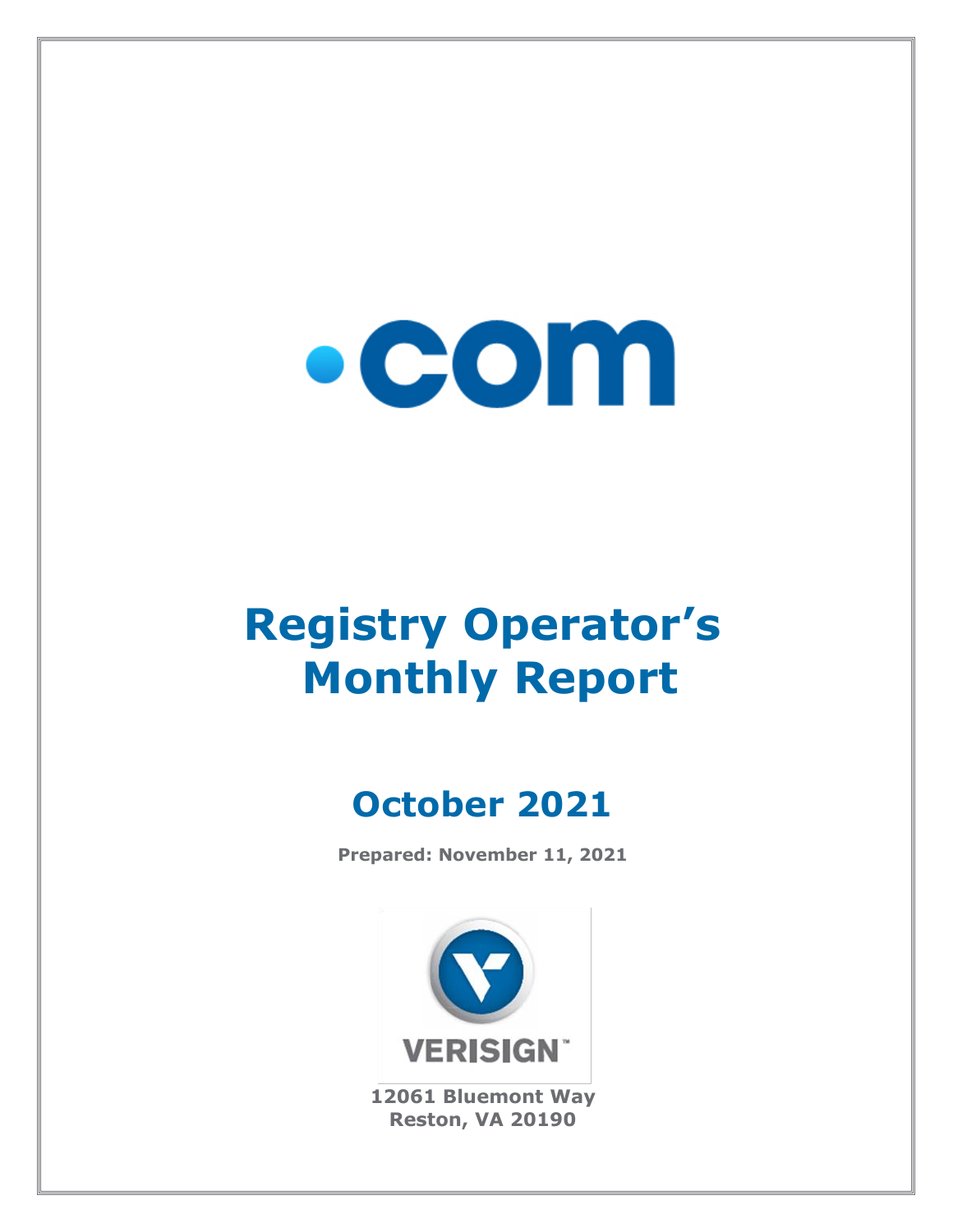As required by the.com Registry Agreement (Section 3.1(c)(iv)), this report provides an overview of Verisign Registry activity through the end of the reporting month. The information is primarily presented in table and chart format with text explanations as deemed necessary. **The information is provided to satisfy requirements listed in Appendix 4A of the .com Registry Agreement.** In accordance with Appendix 4A, "ICANN will use reasonable commercial efforts to preserve the confidentiality of the information reported until three (3) months after the end of the month to which the reports relate."

Information is organized as follows:

- [1. Service Level Agreement Performance Report \(Appendix 4A, Item 1\)](#page-2-0) ...............3
- [2. Per-Registrar Transactions Report \(Appendix 4A,](#page-3-0) Item 2) ...............................4
- [3. Registry Functions Activity Report \(Appendix 4A, Item 3\)](#page-7-0) ...............................8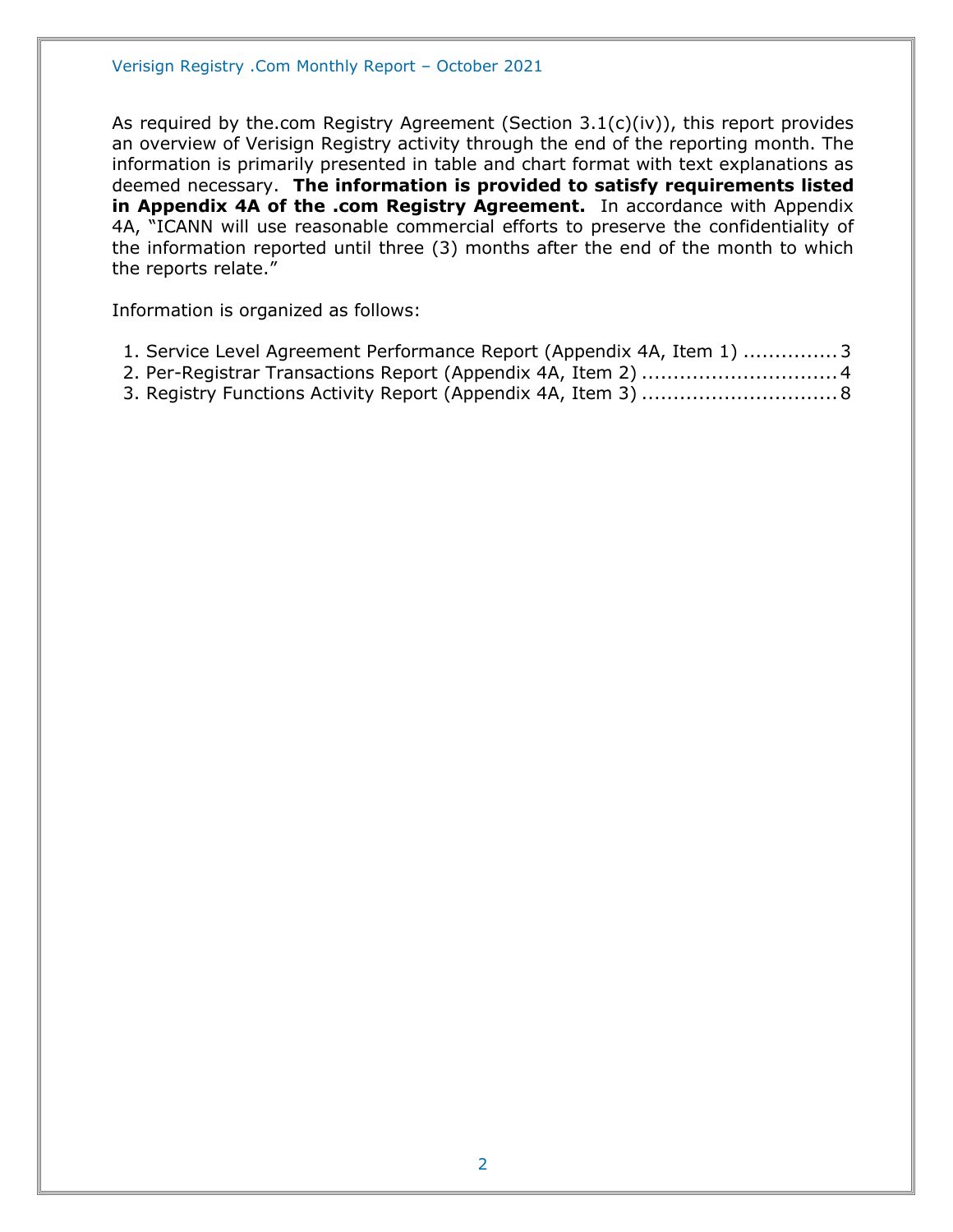#### <span id="page-2-0"></span>**1. Service Level Agreement Performance Report (Appendix 4A, Item 1)**

**Table 1** compares Service Level Agreement (SLA) Requirements with actual performance measures for the reporting month. In accordance with Section 3.1(d)(ii) of the .com Registry Agreement, the performance specifications for the operation of the .com TLD are set forth in in Appendix 7 of the .com Registry Agreement.

#### **Metric .com SLA Requirement Actual Performance Service Availability** SRS 99.99% Year 100% - (0 minutes Unplanned Downtime YTD) 30 Minutes/Month (Unplanned) | 0 minutes (Unplanned) DNS Name Server | 100% / Month | 100% Whois 100% / Month 100% 100% **Planned Outage Duration** SRS – Regular | 45 Minutes / Month | 0 hours 19 minutes SRS - Extended 4 Hours (240 Minutes) / 1 Per Year 0 hours 00 minutes - Last Outage Taken October 2020 SRS - Extended 8 Hours (480 Minutes) / 1 Every 3 Years 0 minutes – None Taken Since June 2005 DNS Name Server  $\begin{array}{ccc} \hline \text{Not} & \text{Allowed} & \text{O} & \text{O} \\ \hline \end{array}$ Whois  $\vert$  Not Allowed  $\vert$  0 minutes **Planned Outage Timeframe** SRS | 0100 – 0900 UTC Sunday 0100 – 0119 UTC Sunday 10/17/2021 DNS Name Server Not Allowed Not Applicable Whois | Not Allowed | Not Applicable **Planned Outage Notification SRS** 30 Days General Maintenance | 09/10/2021 90 Days Updates and Upgrades | Not Applicable DNS Name Server | Not Allowed | Not Applicable Whois | Not Allowed | Not Applicable **Processing Time** Check Domain Average 25 milliseconds for 95% 0.58 milliseconds Add / Create Domain Average 1.1 50 milliseconds for 95% 1.500 milliseconds Delete Domain Average 100 milliseconds for 95% 13.83 milliseconds Modify / Update Domain Average 100 milliseconds for 95% 12.19 milliseconds Whois Query 5 milliseconds for 95% 0.72 milliseconds

#### **Table 1 – .com Service Level Agreement Performance**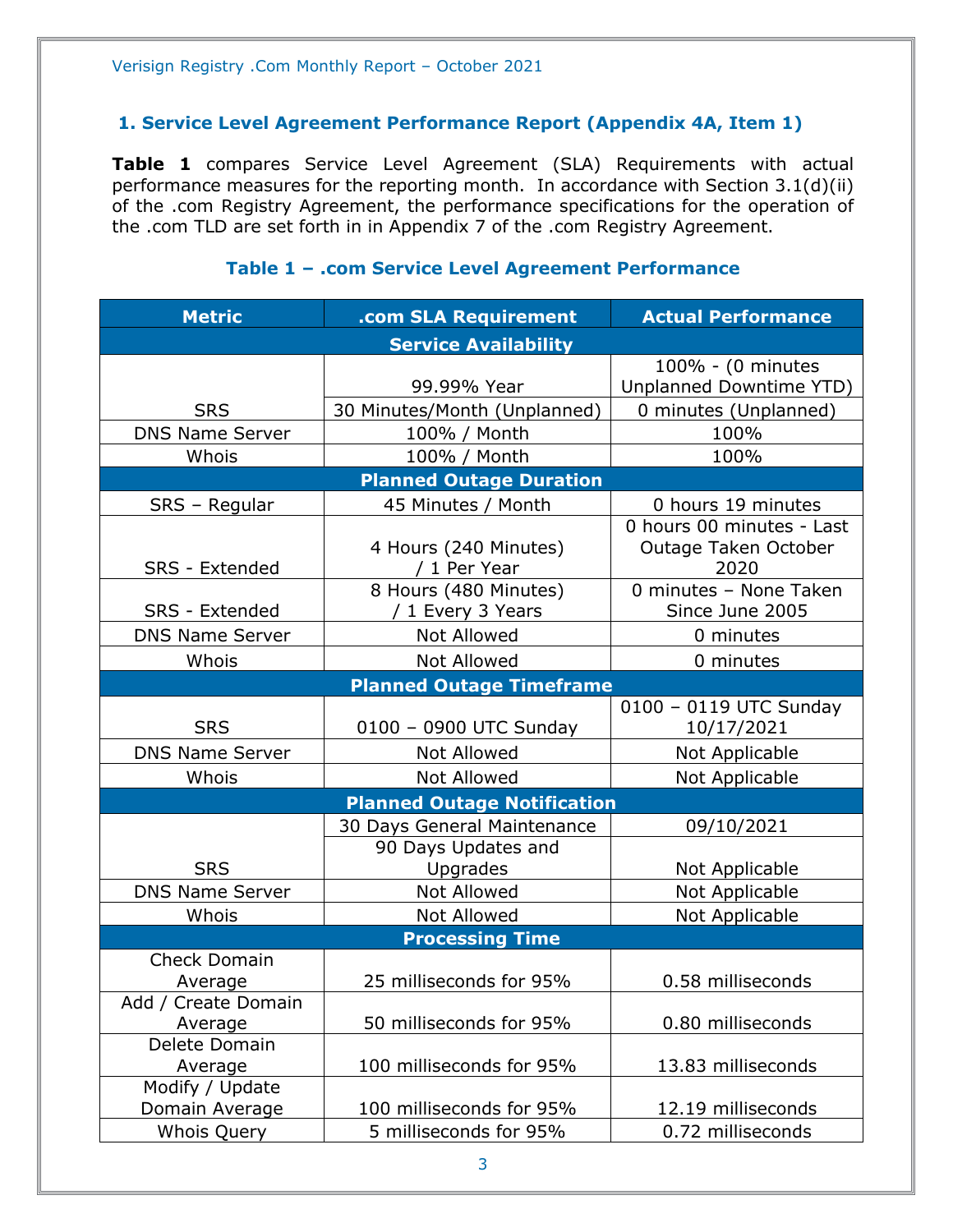| <b>Metric</b>           | .com SLA Requirement     | <b>Actual Performance</b> |
|-------------------------|--------------------------|---------------------------|
| <b>DNS Name Server</b>  |                          |                           |
| Resolution              | 100 milliseconds for 95% | 1.17 milliseconds         |
| <b>Update Frequency</b> |                          |                           |
| <b>DNS Name Server</b>  | 3 Minutes for 95%        | 16.57 seconds             |
| Whois                   | 3 Minutes for 95%        | 16.64 seconds             |

### <span id="page-3-0"></span>**2. Per-Registrar Transactions Report (Appendix 4A, Item 2)**

The table below defines the fields that are included in the .COM Per-Registrar Transactions Report, which is provided in accordance with Appendix 4A.

| Field # | <b>Field Name</b> | <b>Description</b>                                                                                                                                                                                                                                                                                                            |
|---------|-------------------|-------------------------------------------------------------------------------------------------------------------------------------------------------------------------------------------------------------------------------------------------------------------------------------------------------------------------------|
| 01      | registrar-name    | Registrar's full corporate name as registered with<br><b>IANA</b>                                                                                                                                                                                                                                                             |
| 02      | iana-id           | For cases where the registry operator acts as<br>registrar (i.e., without the use of an ICANN<br>accredited registrar) either 9998 or 9999 should<br>be used depending on registration type, otherwise<br>the sponsoring Registrar IANA id should be used<br>as specified in<br>http://www.iana.org/assignments/registrar-ids |
| 03      | total-domains     | total domains under sponsorship in any EPP<br>status but pendingCreate that have not been<br>purged                                                                                                                                                                                                                           |
| 04      | total-nameservers | total name servers (either host objects or name<br>server hosts as domain name attributes)<br>associated with domain names registered for the<br>TLD in any EPP status but pendingCreate that<br>have not been purged                                                                                                         |
| 05      | net-adds-1-yr     | number of domains successfully registered (i.e.,<br>not in EPP pendingCreate status) with an initial<br>term of one (1) year (and not deleted within the<br>add grace period). A transaction must be<br>reported in the month the add grace period ends.                                                                      |
| 06      | net-adds-2-yr     | number of domains successfully registered (i.e.,<br>not in EPP pendingCreate status) with an initial<br>term of two (2) years (and not deleted within the<br>add grace period). A transaction must be<br>reported in the month the add grace period ends.                                                                     |
| 07      | net-adds-3-yr     | number of domains successfully registered (i.e.,<br>not in EPP pendingCreate status) with an initial<br>term of three (3) years (and not deleted within<br>the add grace period). A transaction must be<br>reported in the month the add grace period ends.                                                                   |
| 08      | net-adds-4-yr     | number of domains successfully registered (i.e.,<br>not in EPP pendingCreate status) with an initial                                                                                                                                                                                                                          |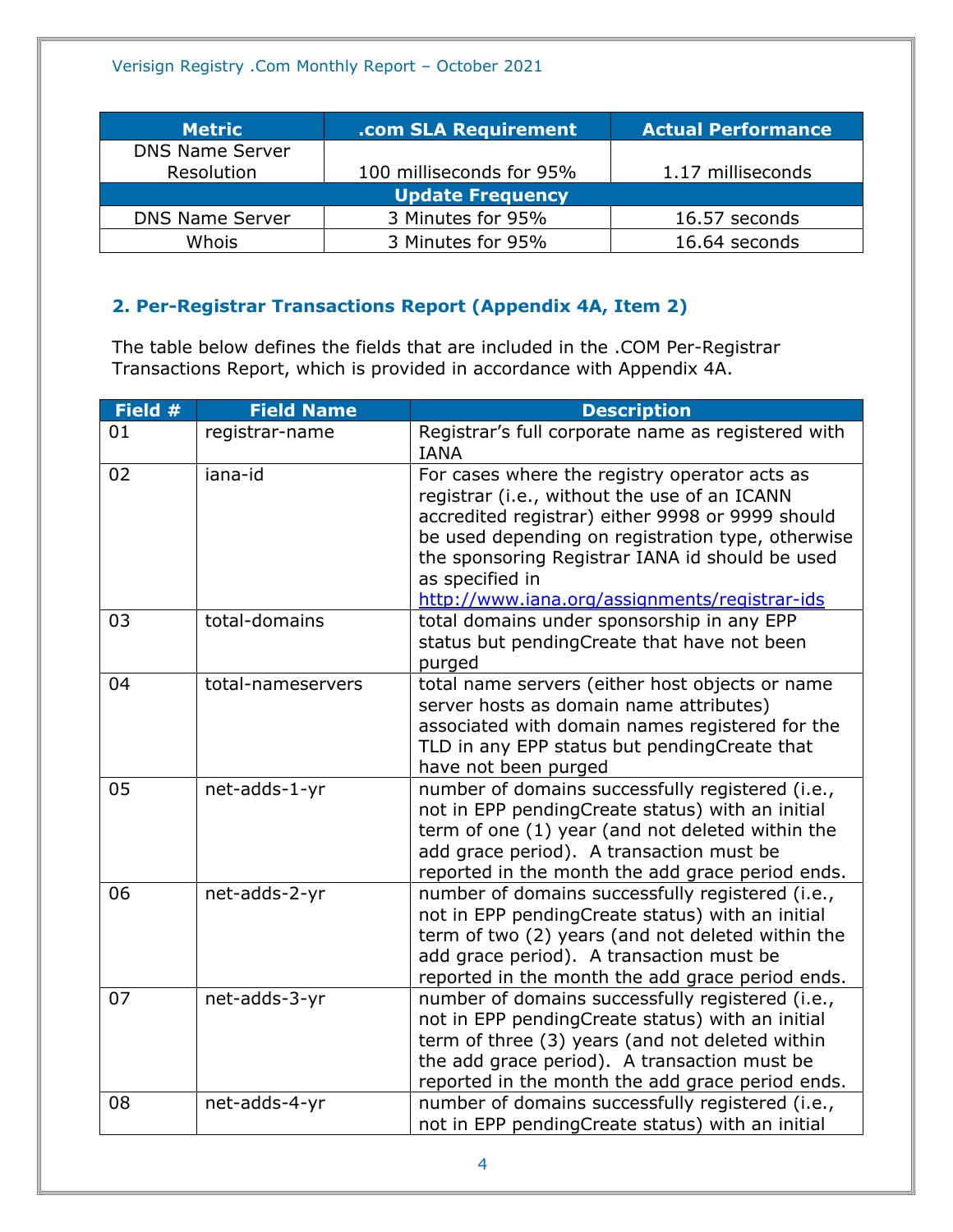| Field # | <b>Field Name</b> | <b>Description</b>                                                                          |
|---------|-------------------|---------------------------------------------------------------------------------------------|
|         |                   | term of four (4) years (and not deleted within the                                          |
|         |                   | add grace period). A transaction must be                                                    |
|         |                   | reported in the month the add grace period ends.                                            |
| 09      | net-adds-5-yr     | number of domains successfully registered (i.e.,                                            |
|         |                   | not in EPP pendingCreate status) with an initial                                            |
|         |                   | term of five (5) years (and not deleted within the                                          |
|         |                   | add grace period). A transaction must be                                                    |
|         |                   | reported in the month the add grace period ends.                                            |
| 10      | net-adds-6-yr     | number of domains successfully registered (i.e.,                                            |
|         |                   | not in EPP pendingCreate status) with an initial                                            |
|         |                   | term of six (6) years (and not deleted within the                                           |
|         |                   | add grace period). A transaction must be                                                    |
|         |                   | reported in the month the add grace period ends.                                            |
| 11      | net-adds-7-yr     | number of domains successfully registered (i.e.,                                            |
|         |                   | not in EPP pendingCreate status) with an initial                                            |
|         |                   | term of seven (7) years (and not deleted within                                             |
|         |                   | the add grace period). A transaction must be                                                |
|         |                   | reported in the month the add grace period ends.                                            |
| 12      | net-adds-8-yr     | number of domains successfully registered (i.e.,                                            |
|         |                   | not in EPP pendingCreate status) with an initial                                            |
|         |                   | term of eight (8) years (and not deleted within                                             |
|         |                   | the add grace period). A transaction must be                                                |
|         |                   | reported in the month the add grace period ends.                                            |
| 13      | net-adds-9-yr     | number of domains successfully registered (i.e.,                                            |
|         |                   | not in EPP pendingCreate status) with an initial                                            |
|         |                   | term of nine (9) years (and not deleted within the                                          |
|         |                   | add grace period). A transaction must be                                                    |
|         |                   | reported in the month the add grace period ends.                                            |
| 14      | net-adds-10-yr    | number of domains successfully registered (i.e.,                                            |
|         |                   | not in EPP pendingCreate status) with an initial                                            |
|         |                   | term of ten (10) years (and not deleted within the                                          |
|         |                   | add grace period). A transaction must be                                                    |
|         |                   | reported in the month the add grace period ends.                                            |
| 15      | net-renews-1-yr   | number of domains successfully renewed (i.e.,                                               |
|         |                   | not in EPP pendingRenew status) either                                                      |
|         |                   | automatically or by command with a new renewal                                              |
|         |                   | period of one (1) year (and not deleted within the                                          |
|         |                   | renew or auto-renew grace period). A transaction                                            |
|         |                   | must be reported in the month the renew or auto-                                            |
|         |                   | renew grace period ends.                                                                    |
| 16      | net-renews-2-yr   | number of domains successfully renewed (i.e.,                                               |
|         |                   | not in EPP pendingRenew status) either                                                      |
|         |                   | automatically or by command with a renewal                                                  |
|         |                   | period of two (2) years (and not deleted within<br>the renew or auto-renew grace period). A |
|         |                   | transaction must be reported in the month the                                               |
|         |                   |                                                                                             |
|         |                   | renew or auto-renew grace period ends.                                                      |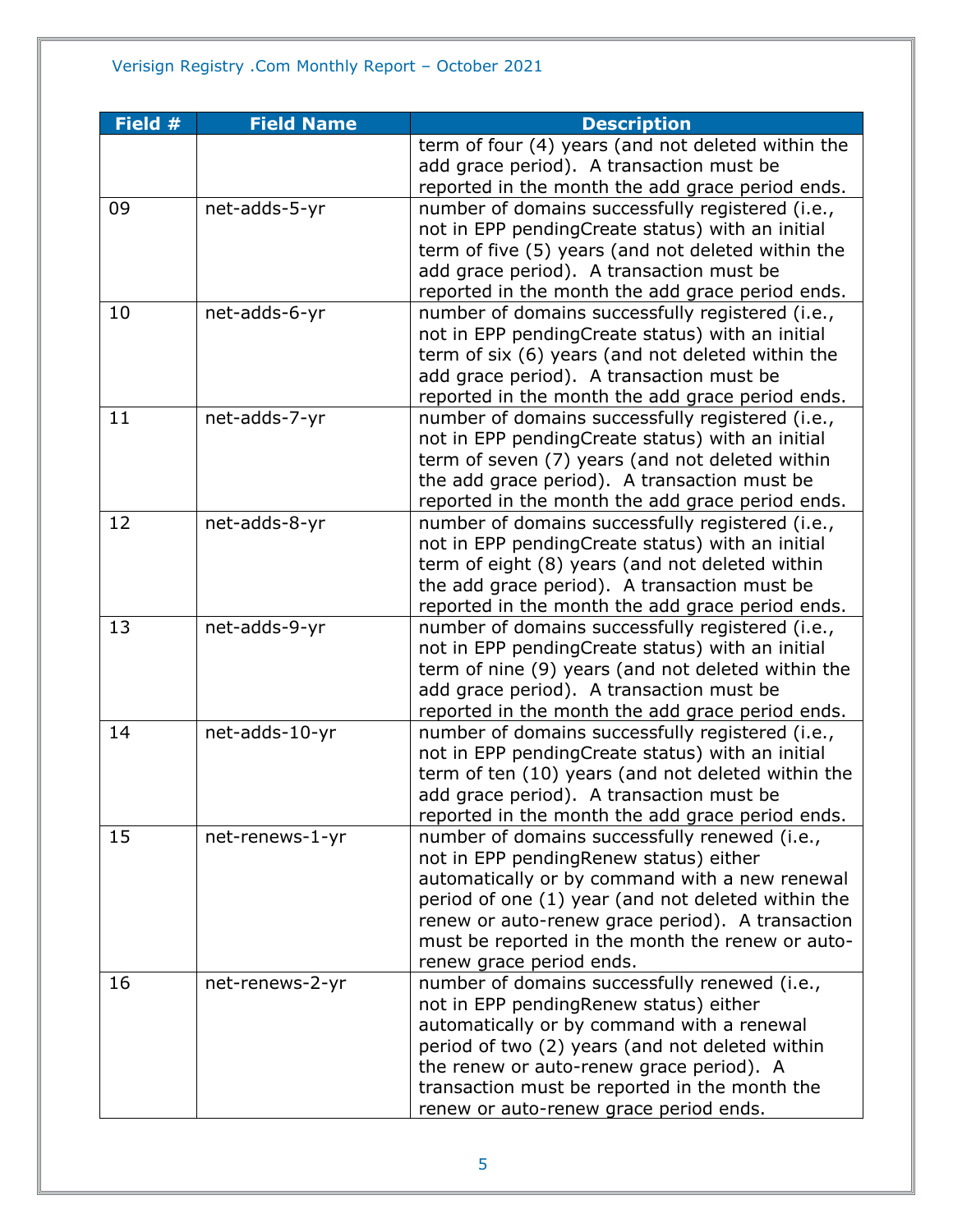| Field # | <b>Field Name</b> | <b>Description</b>                                                                                                                                                                                                                                                                                                                    |
|---------|-------------------|---------------------------------------------------------------------------------------------------------------------------------------------------------------------------------------------------------------------------------------------------------------------------------------------------------------------------------------|
| 17      | net-renews-3-yr   | number of domains successfully renewed (i.e.,<br>not in EPP pendingRenew status) either<br>automatically or by command with a new renewal<br>period of three (3) years (and not deleted within                                                                                                                                        |
|         |                   | the renew or auto-renew grace period). A<br>transaction must be reported in the month the<br>renew or auto-renew grace period ends.                                                                                                                                                                                                   |
| 18      | net-renews-4-yr   | number of domains successfully renewed (i.e.,<br>not in EPP pendingRenew status) either<br>automatically or by command with a new renewal<br>period of four (4) years (and not deleted within<br>the renew or auto-renew grace period). A<br>transaction must be reported in the month the<br>renew or auto-renew grace period ends.  |
| 19      | net-renews-5-yr   | number of domains successfully renewed (i.e.,<br>not in EPP pendingRenew status) either<br>automatically or by command with a new renewal<br>period of five (5) years (and not deleted within<br>the renew or auto-renew grace period). A<br>transaction must be reported in the month the<br>renew or auto-renew grace period ends.  |
| 20      | net-renews-6-yr   | number of domains successfully renewed (i.e.,<br>not in EPP pendingRenew status) either<br>automatically or by command with a new renewal<br>period of six (6) years (and not deleted within the<br>renew or auto-renew grace period). A transaction<br>must be reported in the month the renew or auto-<br>renew grace period ends.  |
| 21      | net-renews-7-yr   | number of domains successfully renewed (i.e.,<br>not in EPP pendingRenew status) either<br>automatically or by command with a new renewal<br>period of seven (7) years (and not deleted within<br>the renew or auto-renew grace period). A<br>transaction must be reported in the month the<br>renew or auto-renew grace period ends. |
| 22      | net-renews-8-yr   | number of domains successfully renewed (i.e.,<br>not in EPP pendingRenew status) either<br>automatically or by command with a new renewal<br>period of eight (8) years (and not deleted within<br>the renew or auto-renew grace period). A<br>transaction must be reported in the month the<br>renew or auto-renew grace period ends. |
| 23      | net-renews-9-yr   | number of domains successfully renewed (i.e.,<br>not in EPP pendingRenew status) either<br>automatically or by command with a new renewal<br>period of nine (9) years (and not deleted within<br>the renew or auto-renew grace period). A                                                                                             |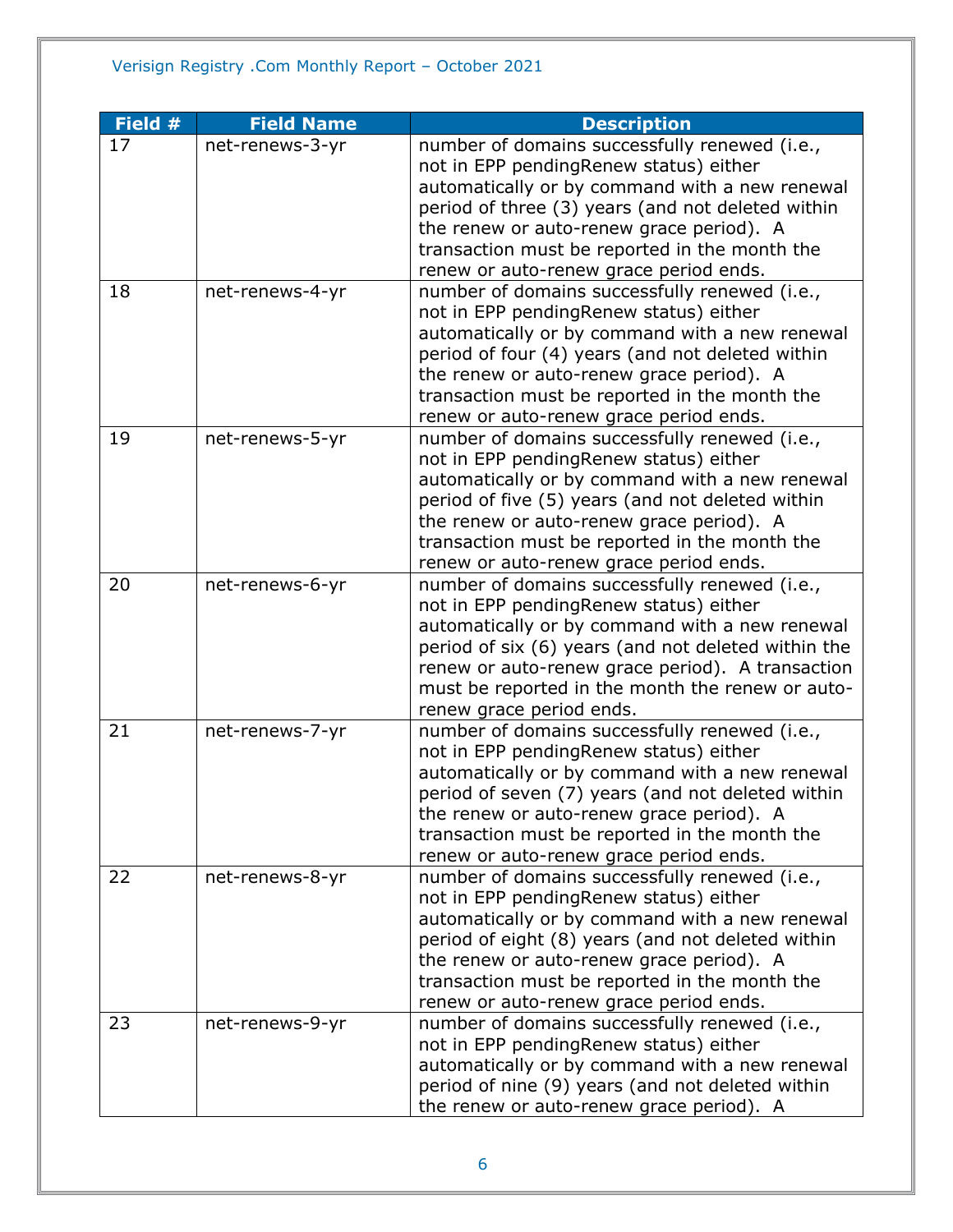| Field # | <b>Field Name</b>      | <b>Description</b>                                  |
|---------|------------------------|-----------------------------------------------------|
|         |                        | transaction must be reported in the month the       |
|         |                        | renew or auto-renew grace period ends.              |
| 24      | net-renews-10-yr       | number of domains successfully renewed (i.e.,       |
|         |                        | not in EPP pendingRenew status) either              |
|         |                        | automatically or by command with a new renewal      |
|         |                        | period of ten (10) years (and not deleted within    |
|         |                        | the renew or auto-renew grace period). A            |
|         |                        | transaction must be reported in the month the       |
|         |                        | renew or auto-renew grace period ends.              |
| 25      | transfer-gaining-      | number of domain transfers initiated by this        |
|         | successful             | registrar that were successfully completed (either  |
|         |                        | explicitly or automatically approved) and not       |
|         |                        | deleted within the transfer grace period. A         |
|         |                        | transaction must be reported in the month the       |
|         |                        | transfer grace period ends.                         |
| 26      | transfer-gaining-      | number of domain transfers initiated by this        |
|         | nacked                 | registrar that were rejected (e.g., EPP transfer    |
|         |                        | op="reject") by the other registrar                 |
| 27      | transfer-losing-       | number of domain transfers initiated by another     |
|         | successful             | registrar that were successfully completed (either  |
|         |                        | explicitly or automatically approved)               |
| 28      | transfer-losing-nacked | number of domain transfers initiated by another     |
|         |                        | registrar that this registrar rejected (e.g., EPP   |
|         |                        | transfer op="reject")                               |
| 29      | transfer-disputed-won  | number of transfer disputes in which this registrar |
|         |                        | prevailed (reported in the month where the          |
|         |                        | determination happened)                             |
| 30      | transfer-disputed-lost | number of transfer disputes this registrar lost     |
|         |                        | (reported in the month where the determination      |
|         |                        | happened)                                           |
| 31      | transfer-disputed-     | number of transfer disputes involving this          |
|         | nodecision             | registrar with a split or no decision (reported in  |
|         |                        | the month where the determination happened)         |
| 32      | deleted-domains-       | domains deleted within the add grace period         |
|         | grace                  | (does not include names deleted while in EPP        |
|         |                        | pendingCreate status). A deletion must be           |
|         |                        | reported in the month the name is purged.           |
| 33      | deleted-domains-       | domains deleted outside the add grace period        |
|         | nograce                | (does not include names deleted while in EPP        |
|         |                        | pendingCreate status). A deletion must be           |
|         |                        | reported in the month the name is purged.           |
| 34      | restored-domains       | domain names restored during reporting period       |
| 35      | restored-noreport      | total number of restored names for which a          |
|         |                        | restore report is required by the registry, but the |
|         |                        | registrar failed to submit it                       |
| 36      | agp-exemption-         | total number of AGP (add grace period)              |
|         | requests               | exemption requests                                  |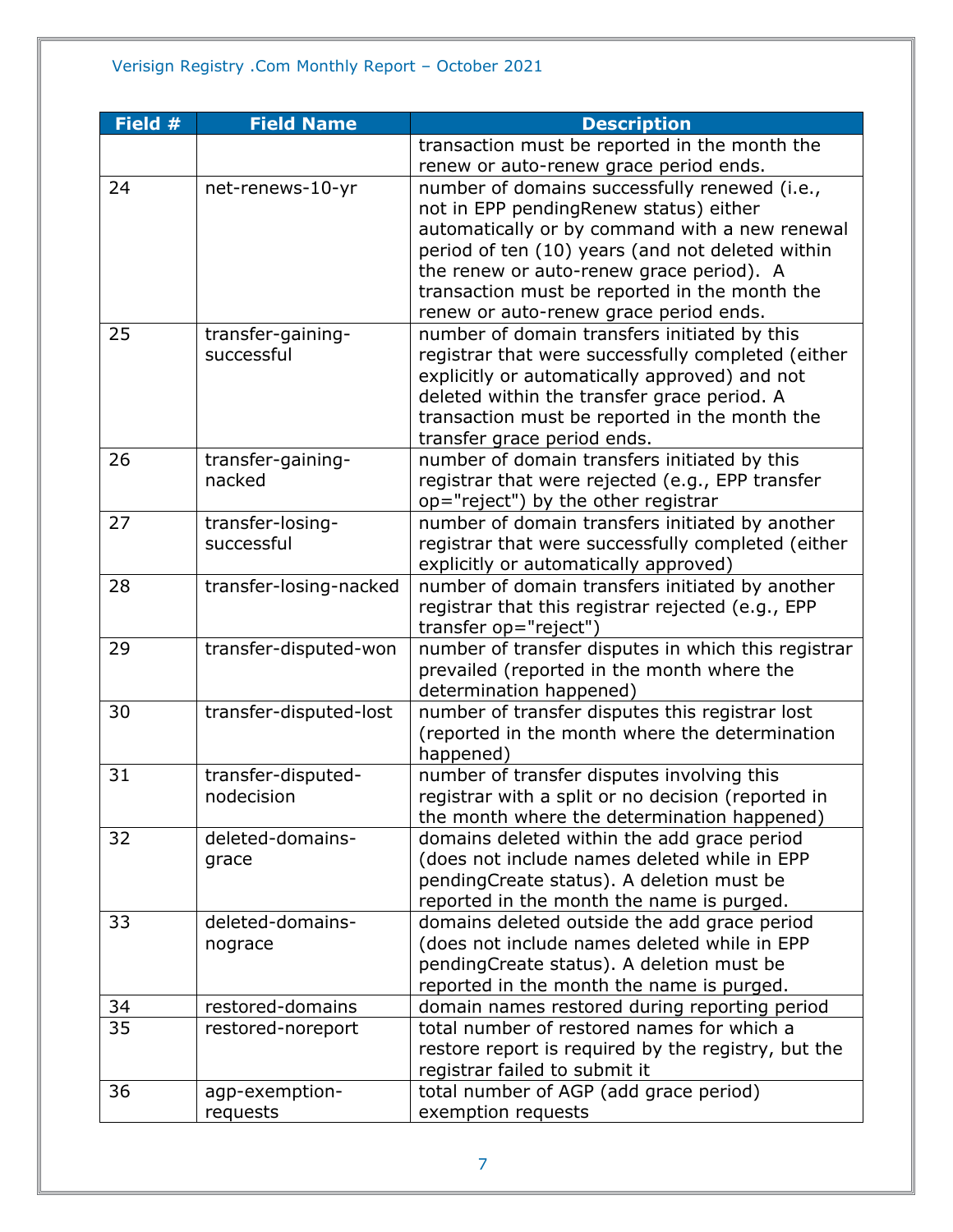#### Verisign Registry .Com Monthly Report – October 2021

| Field # | <b>Field Name</b> | <b>Description</b>                                |
|---------|-------------------|---------------------------------------------------|
| 37      | agp-exemptions-   | total number of AGP (add grace period)            |
|         | granted           | exemption requests granted                        |
| 38      | agp-exempted-     | total number of names affected by granted AGP     |
|         | domains           | (add grace period) exemption requests             |
| 39      | attempted-adds    | number of attempted (both successful and failed)  |
|         |                   | domain name create commands                       |
| 40      | consolidate-      | total number of days added to the expiration date |
|         | transaction-days  | of all domain names via consolidate/sync          |
|         |                   | transactions. The number of days of a             |
|         |                   | consolidate/sync transaction must be reported     |
|         |                   | here in the month the transaction took place.     |
| 41      | consolidate-      | total number of consolidate/sync transactions. A  |
|         | transactions      | transaction must be reported in the month the     |
|         |                   | transaction took place.                           |

### <span id="page-7-0"></span>**3. Registry Functions Activity Report (Appendix 4A, Item 3)**

The table below defines the fields that are included in the .COM Registry Functions Activity Report, which is provided in accordance with Appendix 4A.

| Field # | <b>Field Name</b>             | <b>Description</b>                                                                                                                                                                                                                                                         |
|---------|-------------------------------|----------------------------------------------------------------------------------------------------------------------------------------------------------------------------------------------------------------------------------------------------------------------------|
| 01      | operational-registrars        | number of operational registrars at the end of the<br>reporting period                                                                                                                                                                                                     |
| 02      | zfa-passwords                 | number of active zone file access passwords at<br>the end of the reporting period; "CZDS" may be<br>used instead of the number of active zone file<br>access passwords, if the Centralized Zone Data<br>Service (CZDS) is used to provide the zone file to<br>the end user |
| 03      | whois-43-queries              | number of WHOIS (port-43) queries responded<br>during the reporting period                                                                                                                                                                                                 |
| 04      | web-whois-queries             | number of Web-based Whois queries responded<br>during the reporting period, not including<br>searchable Whois                                                                                                                                                              |
| 05      | searchable-whois-<br>queries  | number of searchable Whois queries responded<br>during the reporting period, if offered                                                                                                                                                                                    |
| 06      | dns-udp-queries-<br>received  | number of DNS queries received over UDP<br>transport during the reporting period                                                                                                                                                                                           |
| 07      | dns-udp-queries-<br>responded | number of DNS queries received over UDP<br>transport that were responded during the<br>reporting period                                                                                                                                                                    |
| 08      | dns-tcp-queries-<br>received  | number of DNS queries received over TCP<br>transport during the reporting period                                                                                                                                                                                           |
| 09      | dns-tcp-queries-<br>responded | number of DNS queries received over TCP<br>transport that were responded during the<br>reporting period                                                                                                                                                                    |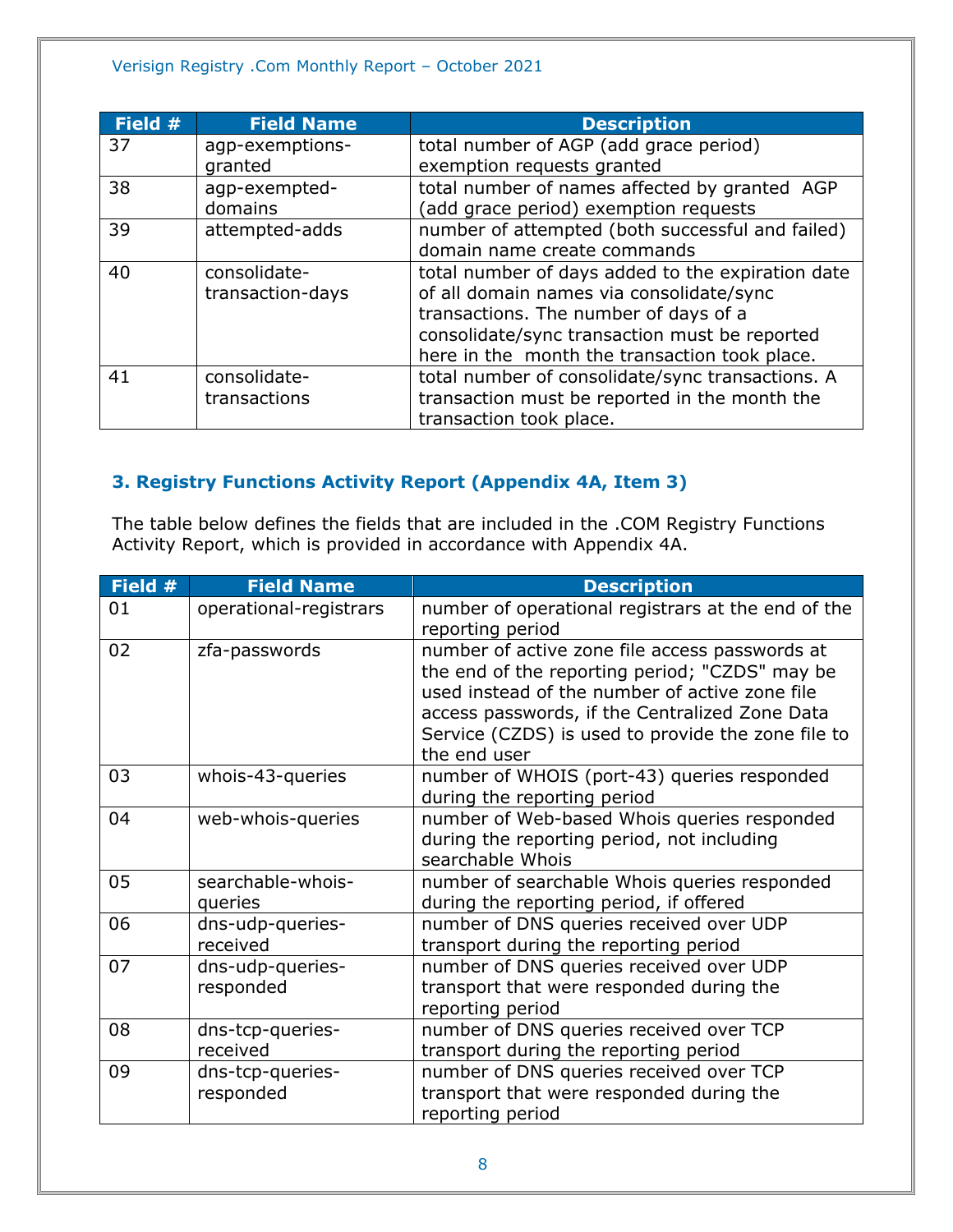### Verisign Registry .Com Monthly Report – October 2021

| Field # | <b>Field Name</b>       | <b>Description</b>                               |
|---------|-------------------------|--------------------------------------------------|
| 10      | srs-dom-check           | number of SRS (EPP and any other interface)      |
|         |                         | domain name "check" requests responded during    |
|         |                         | the reporting period                             |
| 11      | srs-dom-create          | number of SRS (EPP and any other interface)      |
|         |                         | domain name "create" requests responded during   |
|         |                         | the reporting period                             |
| 12      | srs-dom-delete          | number of SRS (EPP and any other interface)      |
|         |                         | domain name "delete" requests responded during   |
|         |                         | the reporting period                             |
| 13      | srs-dom-info            | number of SRS (EPP and any other interface)      |
|         |                         | domain name "info" requests responded during     |
|         |                         | the reporting period                             |
| 14      | srs-dom-renew           | number of SRS (EPP and any other interface)      |
|         |                         | domain name "renew" requests responded during    |
|         |                         | the reporting period                             |
| 15      | srs-dom-rgp-restore-    | number of SRS (EPP and any other interface)      |
|         | report                  | domain name RGP "restore" requests delivering a  |
|         |                         | restore report responded during the reporting    |
|         |                         | period                                           |
| 16      | srs-dom-rgp-restore-    | number of SRS (EPP and any other interface)      |
|         | request                 | domain name RGP "restore" requests responded     |
|         |                         | during the reporting period                      |
| 17      | srs-dom-transfer-       | number of SRS (EPP and any other interface)      |
|         | approve                 | domain name "transfer" requests to approve       |
|         |                         | transfers responded during the reporting period  |
| 18      | srs-dom-transfer-       | number of SRS (EPP and any other interface)      |
|         | cancel                  | domain name "transfer" requests to cancel        |
|         |                         | transfers responded during the reporting period  |
| 19      | srs-dom-transfer-query  | number of SRS (EPP and any other interface)      |
|         |                         | domain name "transfer" requests to query about   |
|         |                         | a transfer responded during the reporting period |
| 20      | srs-dom-transfer-reject | number of SRS (EPP and any other interface)      |
|         |                         | domain name "transfer" requests to reject        |
|         |                         | transfers responded during the reporting period  |
| 21      | srs-dom-transfer-       | number of SRS (EPP and any other interface)      |
|         | request                 | domain name "transfer" requests to request       |
|         |                         | transfers responded during the reporting period  |
| 22      | srs-dom-update          | number of SRS (EPP and any other interface)      |
|         |                         | domain name "update" requests (not including     |
|         |                         | RGP restore requests) responded during the       |
|         |                         | reporting period                                 |
| 23      | srs-host-check          | number of SRS (EPP and any other interface)      |
|         |                         | host "check" requests responded during the       |
|         |                         | reporting period                                 |
| 24      | srs-host-create         | number of SRS (EPP and any other interface)      |
|         |                         | host "create" requests responded during the      |
|         |                         | reporting period                                 |